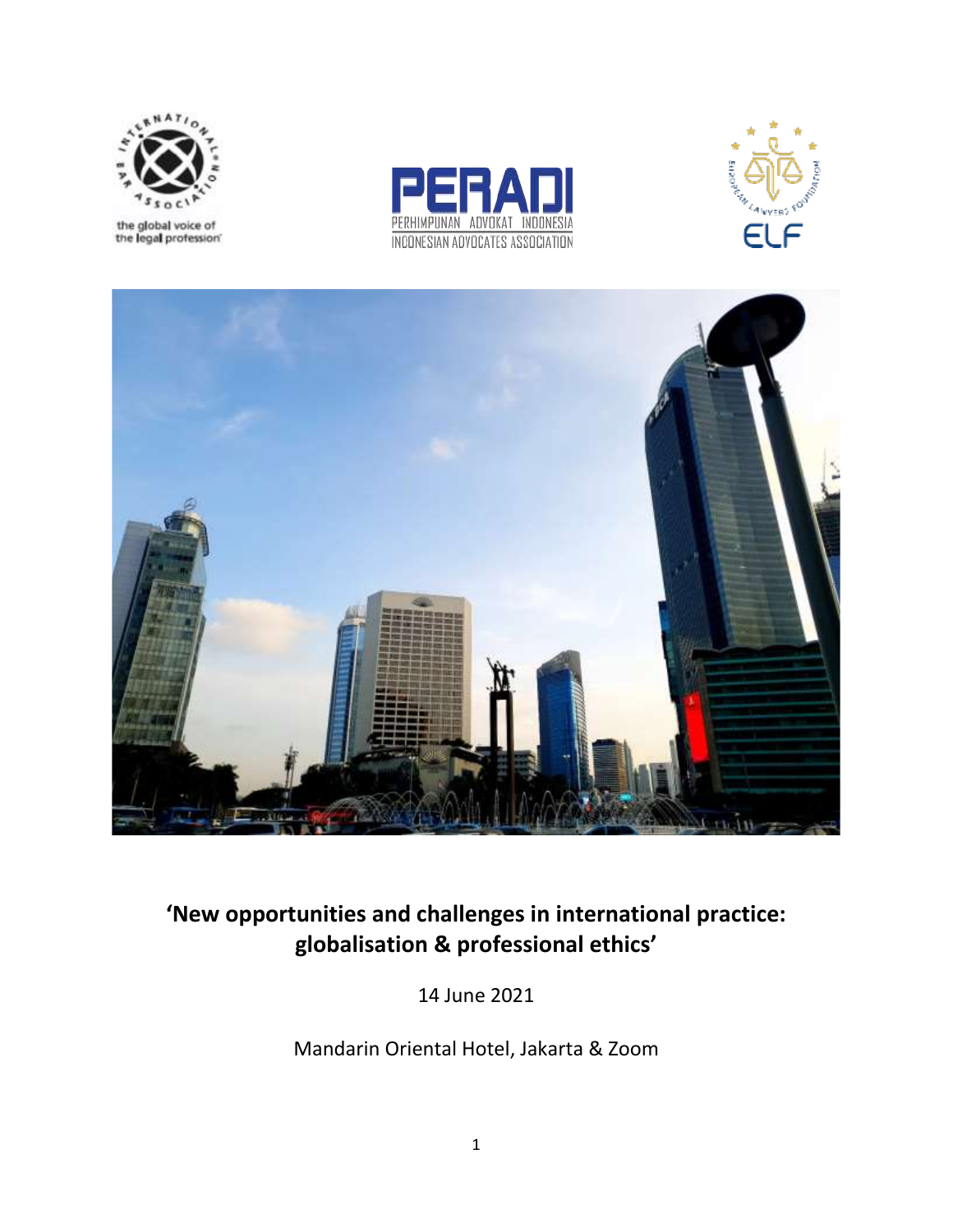## Introduction

The Bar Issues Commission (BIC) of the International Bar Association (IBA) awarded funding to the BIC international Trade in Legal Services Committee (BIC ITILS) for a conference on 14 June 2021 in Jakarta, Indonesia, in cooperation with PERADI, the Indonesian bar member of the IBA.

The conference – entitled 'New opportunities and challenges in international practice: globalisation & professional ethics' - was itself a follow-on from a series of globalisation conferences held in Africa, Asia and South America over the past few years, run by BIC ITILS with the help of IBA funding.

The conference had a hybrid nature, allowing attendance either in person or on-line, with 287 registered participants in all, 42 in person and 245 on-line. The IBA speakers came from abroad, from countries across the world, and their slots were timed to suit their time zone best, which explains the otherwise rather random order of the topics.

The IBA logo and presence were signalled continually and in a very prominent manner – for instance, with our logo in a prominent place on the programme. And the IBA's International Principles on the Conduct of the Legal Profession formed one of the session topics.

The sessions - at the choice of PERADI - were somewhat different to our usual globalisation series. Part were the same, and part dealt with professional ethics, as follows (given in the order in which the topics appeared in the programme):

- Raising capital in international markets: the role of the local legal advisor
- Lawyers and technology
- Professional ethics in Indonesia and in other countries
- IBA Principles on professional ethics
- Arbitration of international commercial disputes
- Instruments on international trade in legal services and their applicability in Asia

The substantive content is summarised in the pages that follow.

The one issue which arose for consideration at future hybrid events is how to manage the interchange between people in the room and those (including speakers) online. There was some interchange during this conference, but it was clumsier than when people are all in the room together, and so thought should be given as to whether this can be improved for the future.

The conference programme is attached below.

Before beginning the substantive sessions, there was a brief welcome speech by **Johannes C. Sahetapy-Engel, S.H., M.H.**, a member of PERADI's board.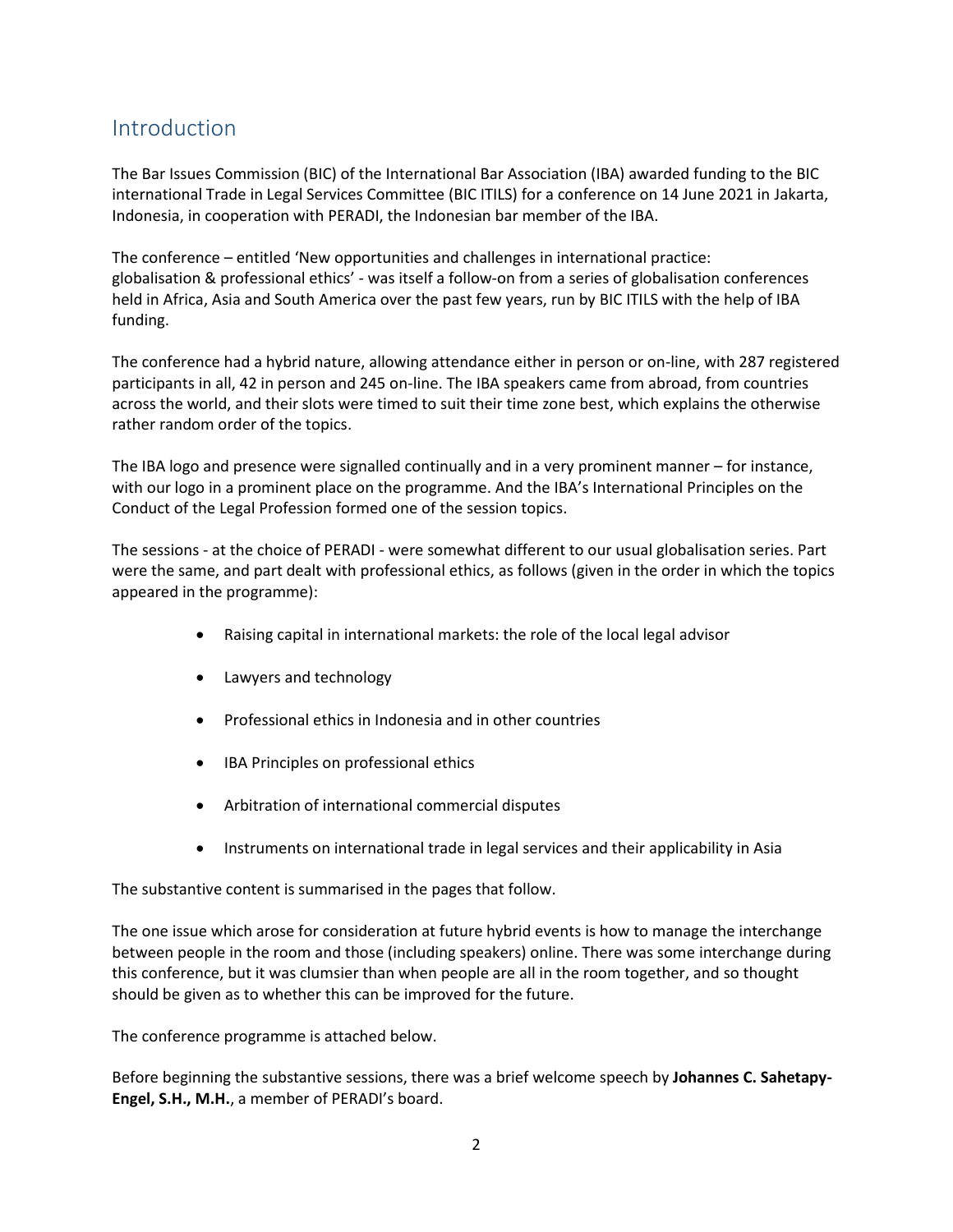## Raising Capital in International Markets: the Role of the Local Legal Advisor

The session took the form of an informal dialogue between a foreign (i.e. non-Indonesian) lawyer with a domestic (i.e. Indonesian) lawyer. The focus was on how lawyers assist in bringing foreign capital to Indonesian domestic companies, which need to raise funds to maintain operations, grow their product lines, or open new locations.

First, some technical terms were explained, such as 'capital markets', 'securities', 'bonds' and 'stocks'. Questions were then posed by **Javier Negri**, a BIC ITILS member, and answered by **Maria Sagrado**, the local speaker, regarding the most relevant legal aspects of international capital market transactions. At the request of PERADI, there was a focus on start-up corporations.

## Lawyers and Technology

**Steven Richman**, Bar Issues Commission Officer, addressed technology in terms of client costs, social media, artificial intelligence and remote work from a US. perspective. Discussion of client costs revolved around whether the lawyer bears the cost of technology as an overhead or whether the lawyer can, in certain circumstances, pass it on to the client, such as in the case of due diligence procedures. Knowledge of essential technology is now an aspect of legal competence under U.S. ethical rules.

**Rahmat Soemadipradja**, the local speaker, offered the Indonesian perspective, which was that Indonesian ethics rules need to address technology.

**Steven Richman** also discussed social media concerns from an ethical standpoint.

Other issues covered included artificial intelligence and its uses in contemporary practice, and remote work and its technological impact.

**Rahmat Soemadipradja** focused more on the impact of technology on law firm management, and the transition to digital in law firms from a generational perspective. Presently in Indonesia, technology is broadly used for meetings, and digital databases store regulations, case decisions and corporate data. Regarding artificial intelligence, Indonesia is seeing technology-based legal services emerge, to answer simple legal questions or to develop artificial intelligence capable of drafting and analysing agreements.

From the American perspective, prediction studies and due diligence programmes are being used more.

The conclusion from the presentation was that technology is now an essential part of legal practice.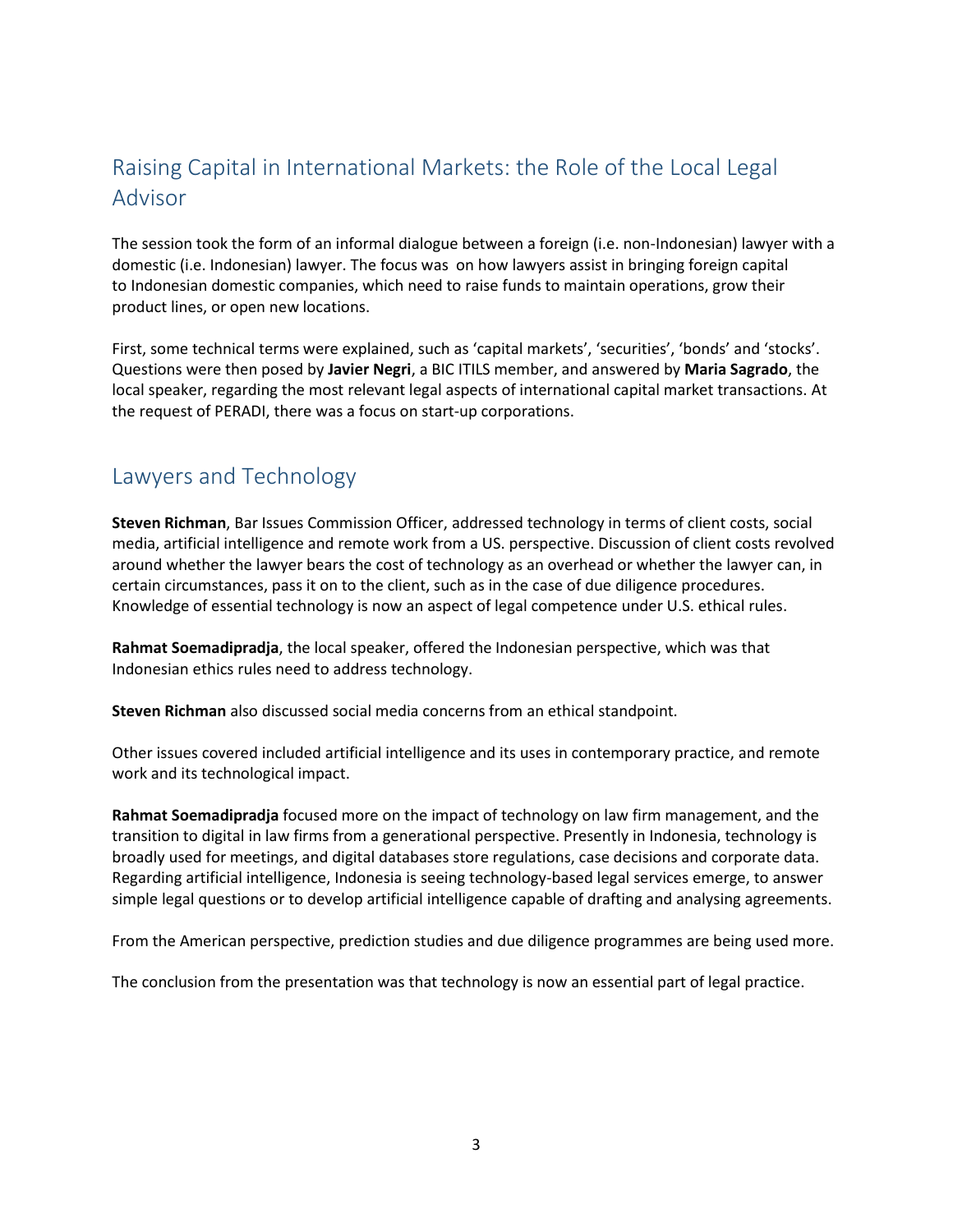## Professional ethics in Indonesia and in other countries

The speakers were **Kimitoshi Yabuki**, the chair of the Bar Issues Commission, and **Dr Adardam Achyar, S.H., M.H.**, the local speaker.

Kimitoshi Yabuki introduced the two-tiered Japanese system, whereby lawyers' ethics are governed both by law and by bar rules. He focused on three essential principles: independence, confidentiality and conflict of interest.

On independence, he said that it is important that lawyers are independent both from government interference and from outside interference, such as unlawful demands from clients. He stressed that lawyers must not assist a client in unlawful conduct.

On confidentiality, he cited the extent of a lawyer's right and duty, and listed the exemptions: if the client gives informed consent to the information being disclosed, for instance, or if it is of overriding public interest, such as to prevent serious bodily injury.

On conflicts of interest, he stressed the need for lawyers to be loyal to clients and their interests. There are certain situations in which a lawyer cannot act, even with client consent e.g. where the lawyer is already acting for an opposing party. In other situations, a lawyer can act provided that client's consent has been given e.g. if the interests of the client conflict with the economic interests of the lawyer.

**Dr Adardam Achyar, S.H., M.H.** spoke about PERADI's ethical rules, particularly enforcement, including sanctions for violations.

After the speeches, several questions were raised, such as relationships with the government, licensing of lawyers and the authority of any sanctions.

## IBA Principles on professional ethics

**Jonathan Goldsmith**, Chair of BIC ITILS, spoke about the IBA International Principles on the Conduct of the Legal Profession, which were originally adopted in May 2011, and then revised in October 2018. They contain 10 principles, whose aim is to establish 'a generally accepted framework to serve as a basis on which codes of conduct may be established by the appropriate authorities for lawyers in any part of the world'. They are not intended to have any direct regulatory impact, such as to 'replace or limit a lawyer's obligation under applicable laws or rules of professional conduct' or to 'be used as criteria for imposing liability, sanctions, or disciplinary measures of any kind'.

Jonathan Goldsmith listed the topics covered by the principles as follows:

- 1) Independence
- 2) Honesty, integrity and fairness
- 3) Conflicts of interest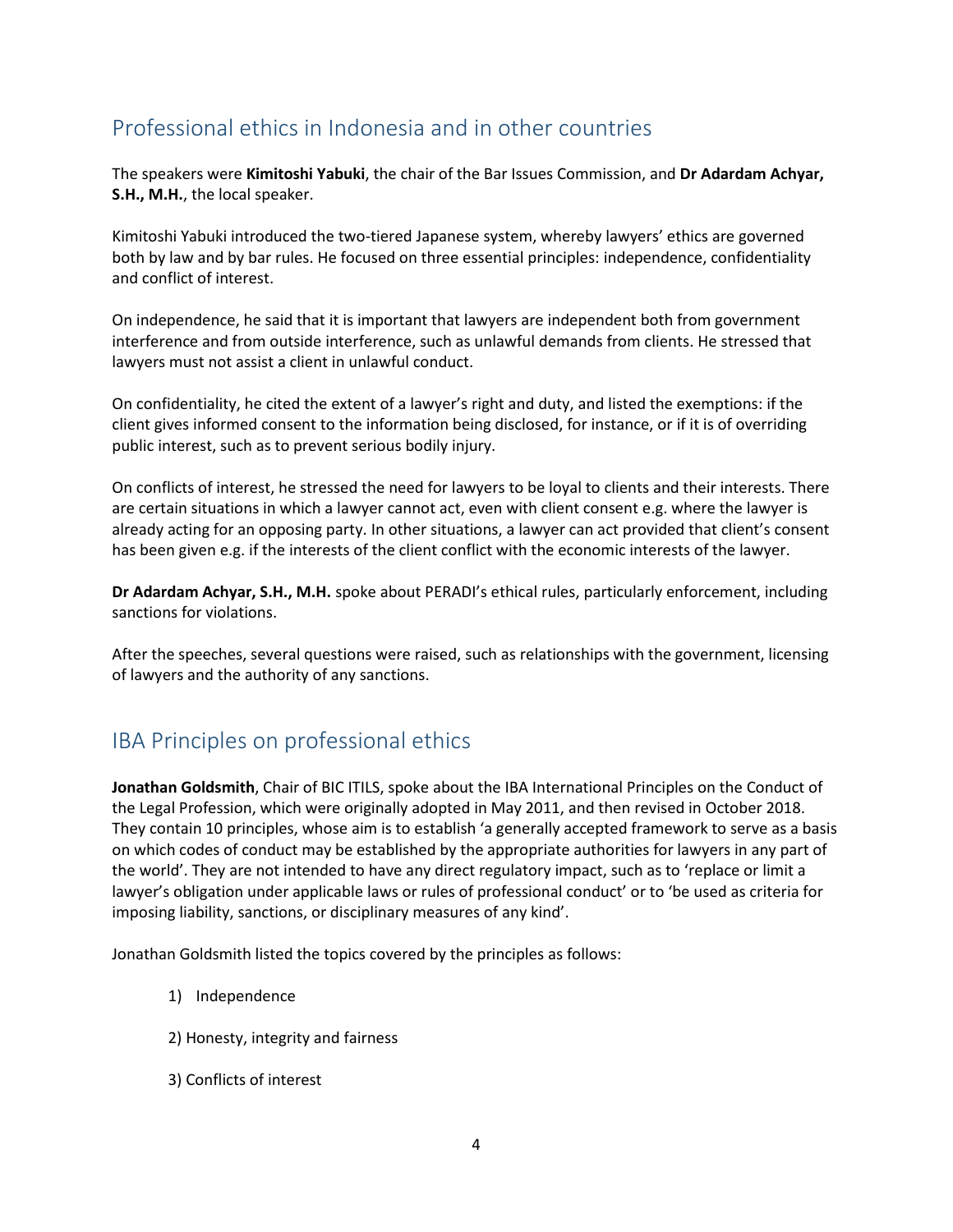- 4) Confidentiality/professional secrecy
- 5) Clients' interest
- 6) Lawyers' undertaking
- 7) Clients' freedom
- 8) Property of clients and third parties
- 9) Competence
- 10) Fees

He spoke in particular about the revisions which took place in 2018. These covered the inclusion for the first time of the need for a lawyer to take account both of diversity and inclusion in a lawyer's practice, and of access to justice for citizens. Finally, he spoke of changes to the commentary of the principle covering confidentiality, given the disquiet raised by decision-makers regarding the use of confidentiality by some lawyers when a client is involved in activities which are either illegal or may run contrary to the tenets of public policy. The latter was an issue raised more and more in public discussions.

He explained where the principles can be found on the IBA website, and the languages into which it had been translated, encouraging local lawyers to translate the text also into their own language.

## Arbitration of International Commercial Disputes

The speakers were **Thierry Ngoga**, a member of BIC ITILS, and **Andi Y. Kadir**, the local speaker.

The session covered a brief overview of the arbitration framework in Indonesia. There was a discussion of the restrictions on the choice of counsel (legal representation) in international arbitration, and the implication of doing so for positioning Indonesia as a "Safe Arbitration Seat".

Using available statistical data in Asia for international arbitration (from the ICC, ICSID, SIAC-Singapore and various current arbitration surveys), there was a discussion of what lawyers and policy makers have done in various jurisdictions, particularly in Asia, or what they should be doing, to ensure that arbitration is shared properly between local lawyers and the rest of the world, as a way to rise to the challenge posed by the globalisation of legal services.

The following points were also highlighted:

- (1) consideration needs to be given to the dispute resolution clause during negotiation and drafting of the contract, and particularly its implication for the appointment of counsel and arbitrators when a dispute arises;
- (2) negative perceptions about a particular country in business reports or competitive indexes need to be dealt with; and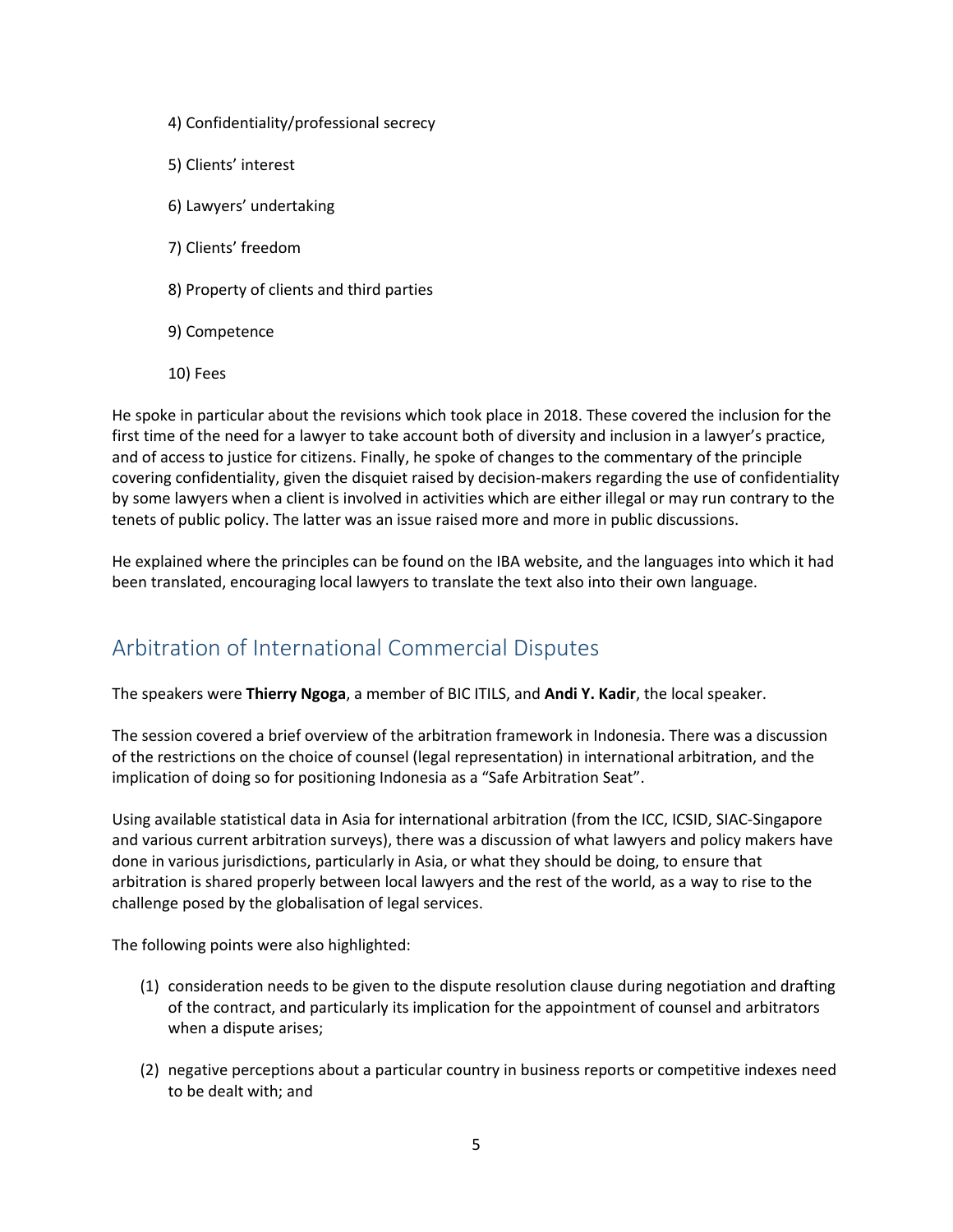(3) there is a role for Indonesian lawyers and the government (the Attorney General) in bringing about change, so that Indonesia features on the map of international arbitration and rises to the challenge of the globalisation of legal services.

The session concluded by highlighting that the economic expansion of the ASEAN region needs to take account of arbitration mechanisms, especially to ensure a future equitable share of the arbitration cake in a globalised world. Looking at the available data in Asia, and particularly Indonesia, it can be seen that change is possible, it is happening. The role of the legal practitioners gathered in the session is to contribute to ensuring that it happens more quickly than in the past.

## Instruments on International Trade in Legal Services and their Applicability in Asia

This was presented by **Alison Hook**, immediate past Chair of BIC ITILS, and **Riza Buditomo**, the local speaker. The two made a joint presentation, which covered the following key themes from both an international and Indonesian perspective:

• the challenge and opportunities of globalisation and international trade – especially the new opportunities opening up with new Free Trade Agreements (FTAs)

- how the GATS and FTAs deal with legal services
- how international trade in legal services is dealt with in Indonesia and elsewhere

• any specific professional ethics considerations to bear in mind, especially in relation to cooperation between local and international lawyers in providing legal services.

There were a few questions asked by online participants. One asked what the rules might be in relation to cooperation between law firms and accountancy firms, which suggested some interest in how they could work together in the context of the new FTAs in which Indonesia is involved.

Another participant asked for practical tips on working with international firms/winning international business.

There was not much time for interaction with the audience, as the session started late and then overran due to the amount of ground to cover. But a good number of participants remained online throughout the session.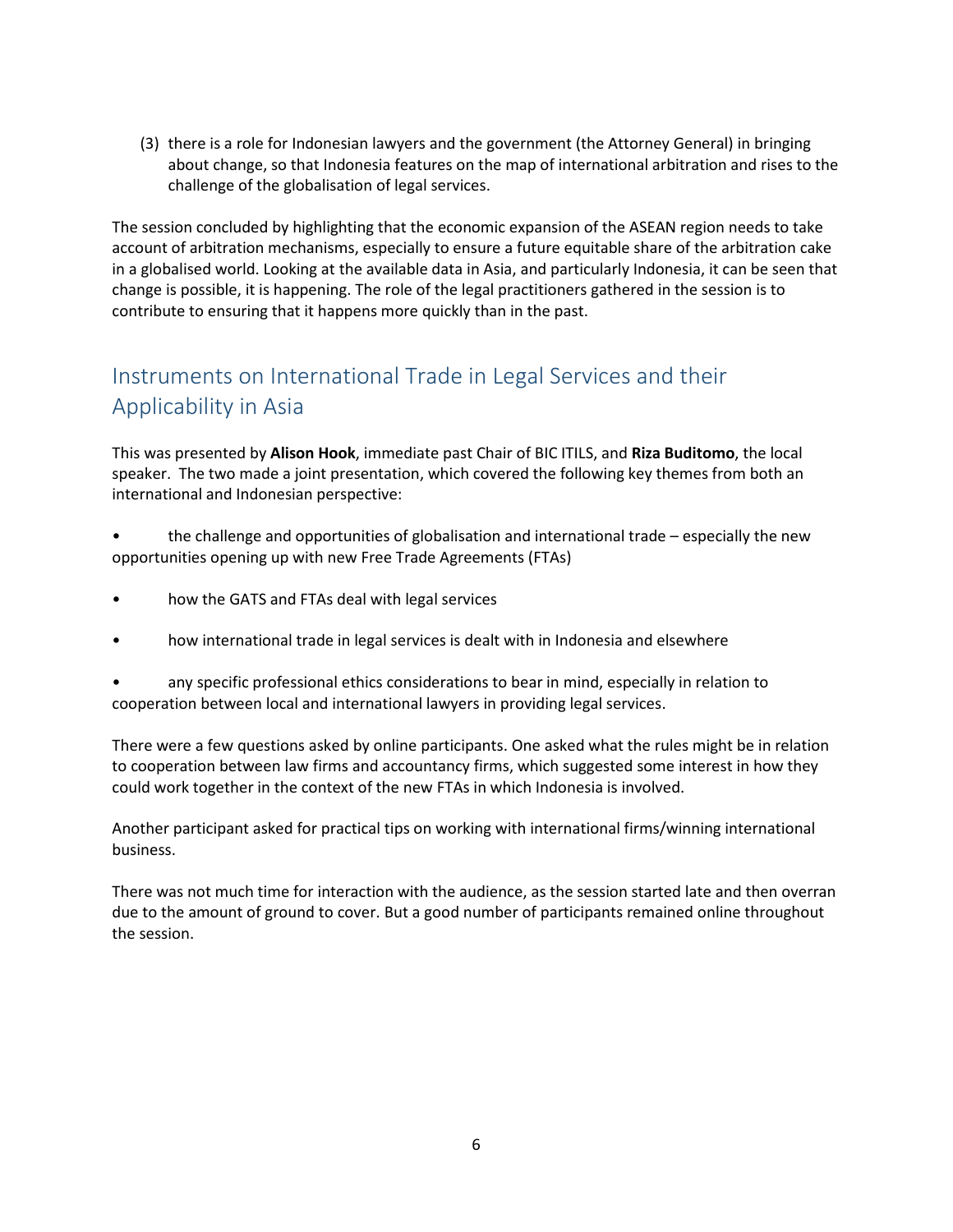## **GENERAL INFORMATION**





#### **IBA**

The International Bar Association (IBA), established in 1947, is the world's leading organisation of international legal practitioners, bar associations and law societies. The IBA influences the development of international law reform and shapes the future of the legal profession throughout the world. It has a membership of more than 55,000 individual lawyers and more than 190 bar associations and law societies, spanning all continents. For more information, see <http://www.ibanet.org/>

#### **PERADI**

Perhimpunan Advokat Indonesia or Indonesia Advocates Association (PERADI) is the organisation for all advocates in Indonesia. PERADI was established on December 21, 2004 after the promulgation of Law No. 18 of 2003 regarding Advocates. For more information, see[: http://www.peradi.or.id/](http://www.peradi.or.id/)

#### **ELF**

The European Lawyers Foundation (ELF) is an organisation that undertakes projects that relate to the exercise of the profession of lawyers, the development of the law and practice pertaining to the rule of law and administration of justice and substantive developments in the law itself, both at a European and international level. For more information, see <http://elf-fae.eu/>

# **NEW OPPORTUNITIES AND CHALLENGES IN INTERNATIONAL PRACTICE: GLOBALISATION**

**INDONESIAN ADVOCATES ASSO** 

**&**

**PROFESSIONAL ETHICS**

14 JUNE 2021

MANDARIN ORIENTAL HOTEL, JAKARTA

& ZOOM